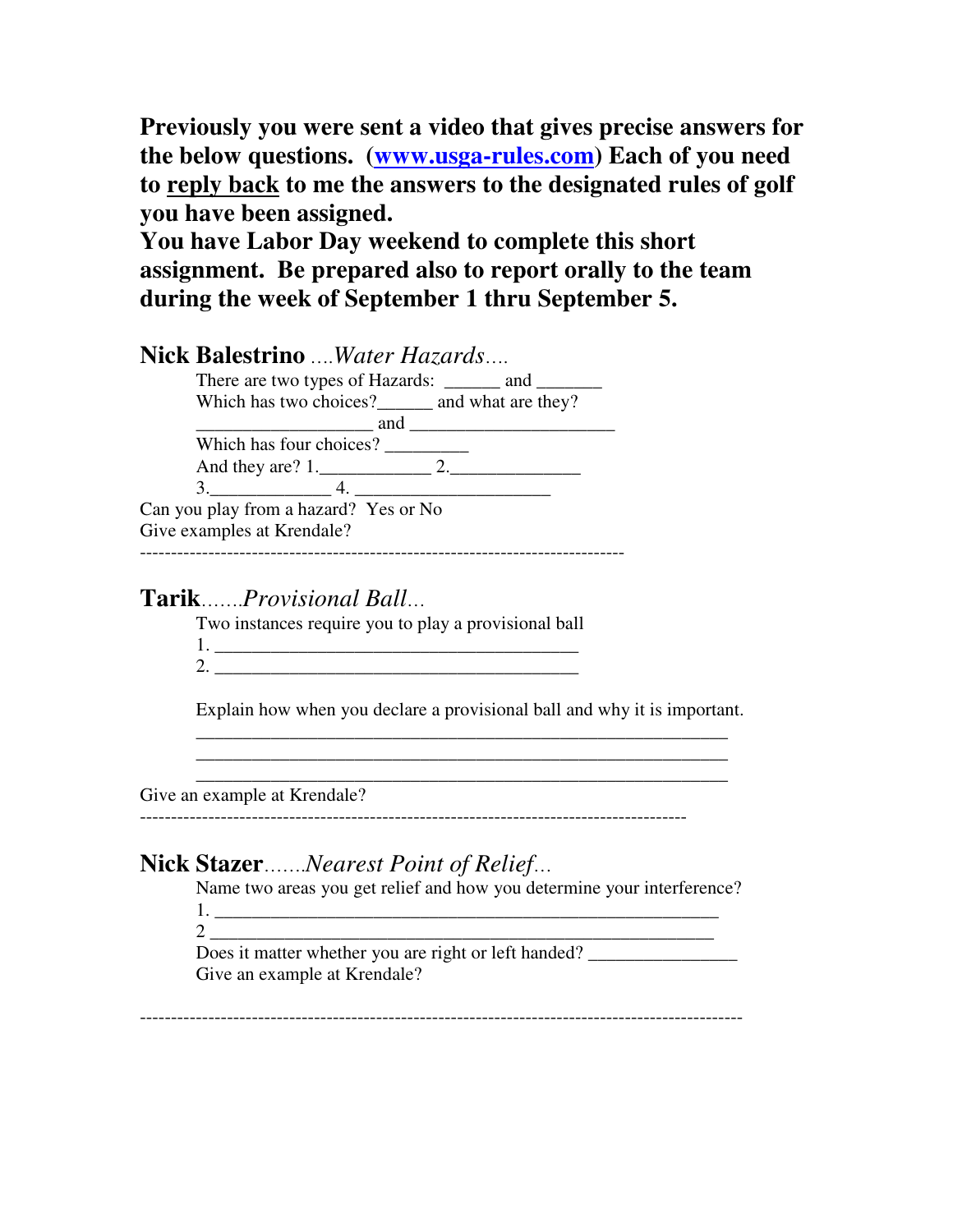#### **Brett**……*Movable Obstructions*

Two examples of what is movable?

1. \_\_\_\_\_\_\_\_\_\_\_\_\_\_\_\_\_\_\_\_\_\_\_\_\_\_\_\_

 $2.$ One example that is not movable?

Explain what the procedures for being up against or on a rake near or in a bunker?

| <b>Chris MartinImmovable Obstructions</b>                                                                                                                          |  |
|--------------------------------------------------------------------------------------------------------------------------------------------------------------------|--|
| What is an immovable obstruction?                                                                                                                                  |  |
| Give two examples: $\frac{1}{\sqrt{1-\frac{1}{2}} \cdot \frac{1}{\sqrt{1-\frac{1}{2}}}}$ and $\frac{1}{\sqrt{1-\frac{1}{2}} \cdot \frac{1}{\sqrt{1-\frac{1}{2}}}}$ |  |
| Three instances why you are obstructed                                                                                                                             |  |
|                                                                                                                                                                    |  |
| How do you go about getting relief?                                                                                                                                |  |
| What about near a green?                                                                                                                                           |  |
| Two exceptions: 1.                                                                                                                                                 |  |
| 2. $\qquad \qquad$                                                                                                                                                 |  |
| One example at Krendale?                                                                                                                                           |  |
|                                                                                                                                                                    |  |

#### **Drew**…*Loose Impediments*

Three examples of Loose Impediments…

1. \_\_\_\_\_\_\_\_\_\_\_\_\_\_\_\_ 2. \_\_\_\_\_\_\_\_\_\_\_\_\_\_\_\_\_ 3. \_\_\_\_\_\_\_\_\_\_\_\_\_\_\_\_\_\_\_ Can you improve your lie when removing loose impediments? Yes or No What happens if the ball is moved when removing a loose impediment?

\_\_\_\_\_\_\_\_\_\_\_\_\_\_\_\_\_\_\_\_\_\_\_\_\_\_\_\_\_\_\_\_\_\_\_\_\_\_\_\_\_\_\_\_\_\_\_\_\_\_\_\_\_\_\_\_

3 exceptions and penalties…..

- 1. \_\_\_\_\_\_\_\_\_\_\_\_\_\_\_\_\_
- 2. \_\_\_\_\_\_\_\_\_\_\_\_\_\_\_\_\_
- 3. \_\_\_\_\_\_\_\_\_\_\_\_\_\_\_\_\_ -------------------------------------------------------------------------------------------------

# **Evan Finkbeiner**….*Flagstick*

Four instances require a penalty for hitting the flagstick with your ball…

- 1. \_\_\_\_\_\_\_\_\_\_\_\_\_\_\_\_\_\_\_\_\_\_\_\_\_\_\_\_\_\_\_\_\_\_\_\_\_ 2. \_\_\_\_\_\_\_\_\_\_\_\_\_\_\_\_\_\_\_\_\_\_\_\_\_\_\_\_\_\_\_\_\_\_\_\_\_
- 3. \_\_\_\_\_\_\_\_\_\_\_\_\_\_\_\_\_\_\_\_\_\_\_\_\_\_\_\_\_\_\_\_\_\_\_\_\_
- 4. \_\_\_\_\_\_\_\_\_\_\_\_\_\_\_\_\_\_\_\_\_\_\_\_\_\_\_\_\_\_\_\_\_\_\_\_\_

When and where can you have the flag attended? ----------------------------------------------------------------------------------------------------